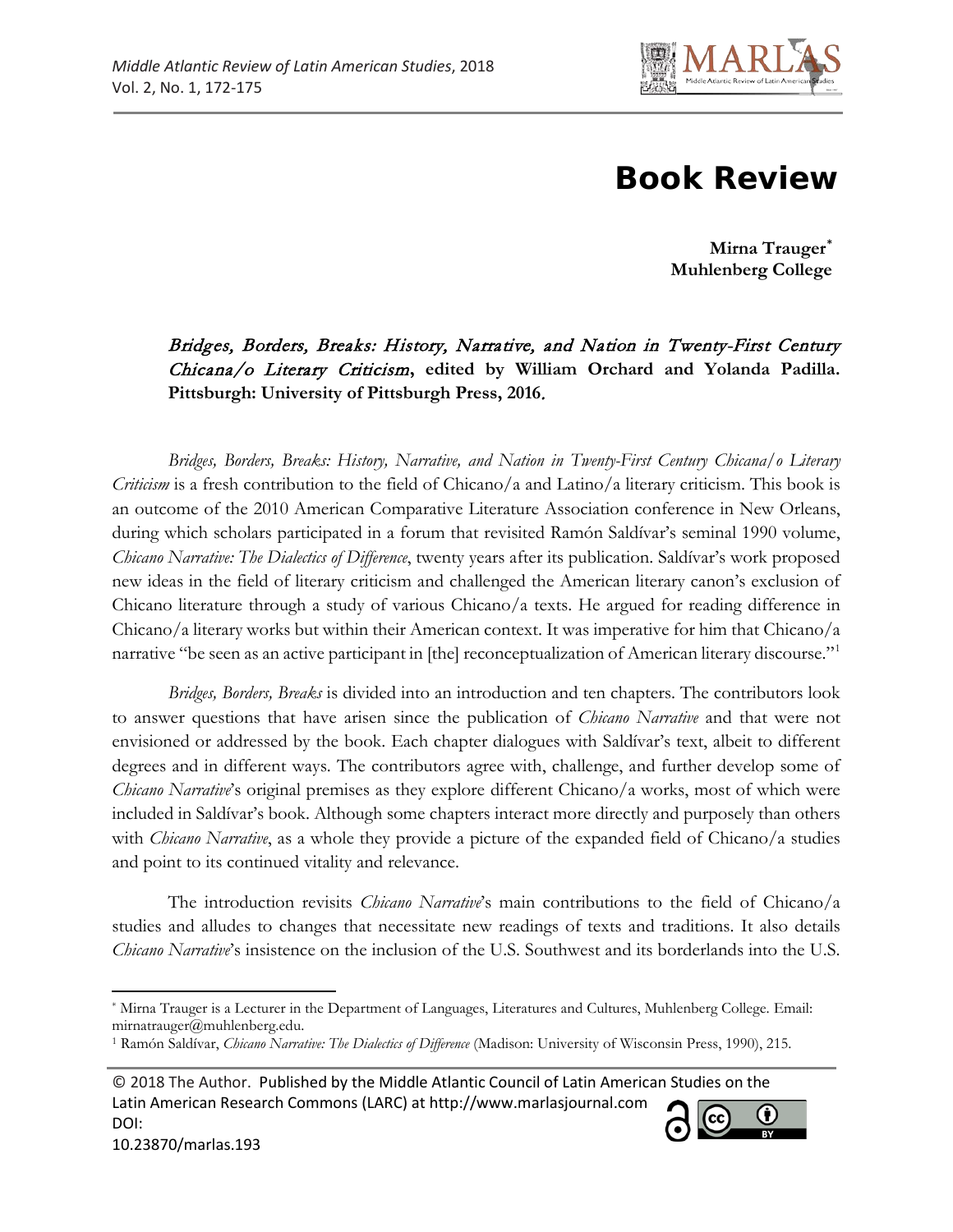## Trauger – *Bridges, Borders, Breaks* Book Review

American literary corpus and on the distancing of the dominant canon from the idea of nation as one of its defining concepts. This perspective, according to the editors, marks *Chicano Narrative* as a precursor to the transnationalist move of the new body of Chicano/a writings. While the description of the essays in the volume is quite brief, the introduction effectively groups the first three and the second three chapters thematically by illustrating the links and commonalities between the essays.

In Chapter 1 Jesse Alemán uses Jacques Derrida's spatial and temporal concept of difference to discuss *Chicano Narrative* within the field, both at the moment of its publication and twenty years later. He charts the bifurcating paths that the field was taking and explains that: "*Chicano Narrative* appeared at the very moment when Chicano/a literary history cleaved in two directions, one toward the past and the other toward the contemporary, making *Chicano Narrative* formative for contemporary Chicano/a literary studies and, simultaneously, a little more fugitive for recovered texts" (26–27). First, Alemán places *Chicano Narrative* in relation to the theoretical debates of the period, then he details the revisionary move in the field that was accomplished through The Recovery Project, which set out to reconsider literary sources that were produced by Hispanic writers in the United States as far back as the Colonial Period. Although Alemán is critical of *Chicano Narrative*'s theory of contemporary Chicano/a works because he considers it inadequate for reading the previous narrative forms unearthed by The Recovery Project, he recognizes and highlights the book's contribution to the development of contemporary Chicano/a literature.

In Chapter 2, David Luis-Brown points out commonalities between Chicano/a studies' centrifugal and hemispheric studies' polycentric methodologies, establishing that both *Chicano Narrative* and work in hemispheric studies deploy "a cluster of strategies for disrupting previous ethnocentric configurations of US American national literature and history," because they transgress the boundaries of nation and ethnicity (40). The author establishes points of contact between both fields and both models as "critiques of imperial and racial formations" as well as the common claim that "the perspectives of minorities sharpen our understanding of national and world cultures and histories" (50-51).

Chapter 3 focuses on the marginalized novels of the Mexican Revolution. Yolanda Padilla argues that the narratives of the revolution that emanated from the borderlands were effectively excluded from the official narrative, as the Mexican government sought to consolidate power and create an "imagined community." She examines twentieth-century border texts about the revolution that include the issues of violence and resistance that are central to Chicano/a writing. However, she reads these texts through a transnational lens that considers "overlapping national contexts and conditions," to show that border subjects are in an unstable position "between nations and imagined alternative possibilities for self- and community actualization" (65). These texts engage the Mexican Revolution, as many Mexican novels do, and emphasize some of the same themes. However, they do so from the perspective of the borderlands, one that centers on "issues of national identity and belonging" (66).

Chapter 4 explores the theme of female desire through the texts of two women writers, Mexican Sabina Berman and Chicana Sandra Cisneros. Both authors articulate the experience of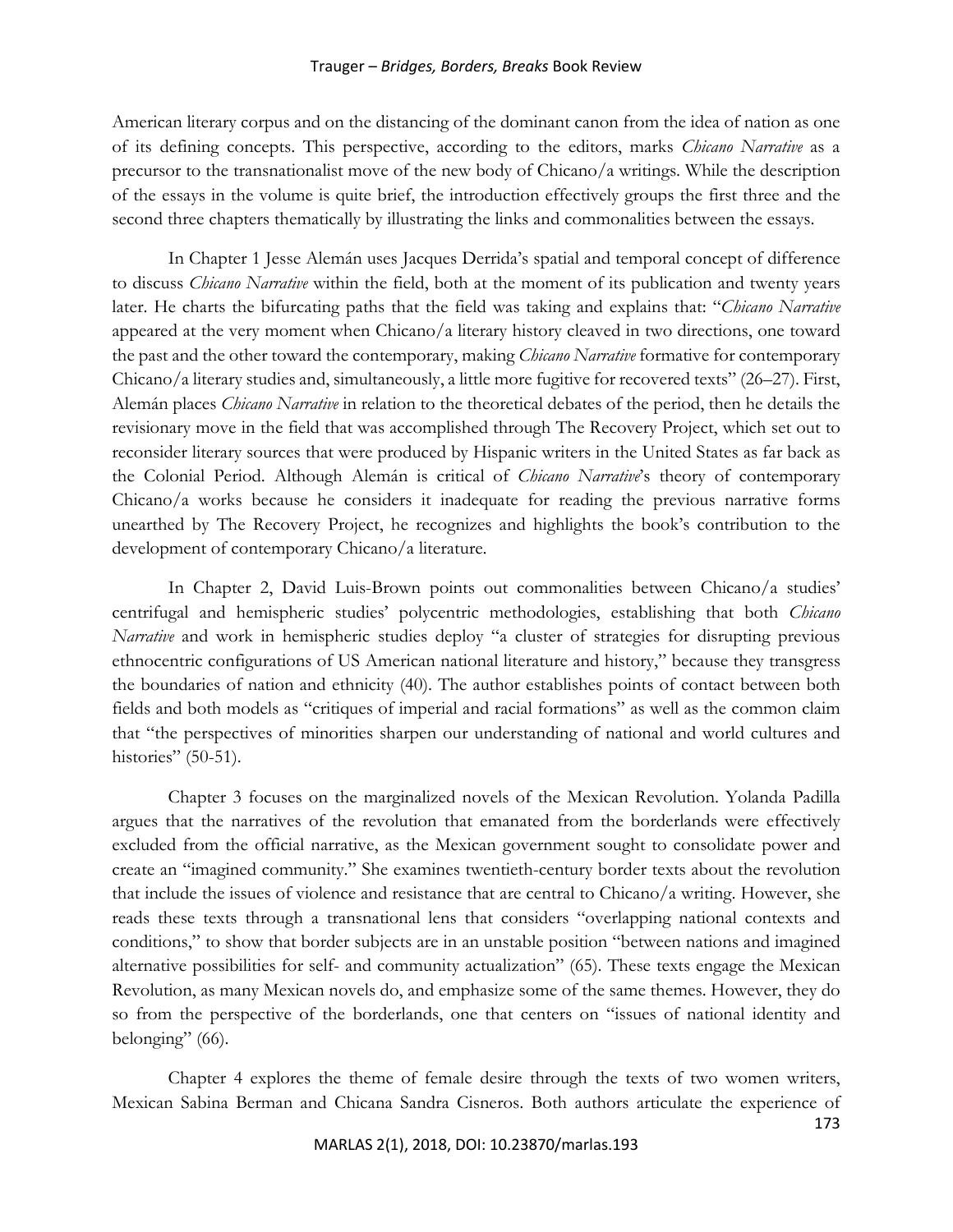## *Middle Atlantic Review of Latin American Studies*

women through a rewriting of the Mexican Revolution from different sides of the border. In her analysis, Belinda Linn Rincón shows how both authors consider the ideological function that the revolution has played in shaping identity and historiography. Through a close study of their texts Rincón shows that there is potential "for building transnational frameworks for literary analysis based on narrative strategies that destabilize" established borders, be they disciplinary or national (102).

Chapters 5 and 6 engage the themes of space and form in Sandra Cisneros's work. In Chapter 5, Olga Herrera coins the term "Mexican Chicago" to discuss the textual and social space that is created by the narrators in *House on Mango Street* and *Caramelo*. She shows how both portray a Chicago that is marked by Mexican migration while they maintain a "living engagement" with Mexico. She uses Saldívar's argument that the dialectics of Chicano narrative not only reflect reality but transform it as well to argue that Cisneros's texts describe a transnational community and narratively produce Mexican Chicago. In Chapter 6, Paula Moya explains reasons for the dominance of the novel as genre and proposes reading *House on Mango Street* as a prose poem cycle in order to resist the supremacy of the novel schema (135).

Chapter 7 discusses the topic of print culture in Chicano/a literature. John Alba Cutler focuses on the print history of Américo Paredes's story "Over the Waves is Out" and Oscar Zeta Acosta's *The Autobiography of a Brown Buffalo*, two works that Saldívar analyzes at length in *Chicano Narrative*. Cutler purports that examining the print culture context of Chicano works of literature illuminates the "dialectics of difference" in a way that close readings of the texts do not. He also explains that studying print culture points to the ways these works dialogue with the institutions and publics of their time, effectively showing not only what Chicano/a literature is, but also what it does.

Chapter 8 is aptly titled "I digress…" because in it author Ralph Rodríguez describes how his approach to Chicano literature has begun to deviate from established patterns. He begins by describing *Chicano Narrative*'s influence on his scholarship and then suggests new ways to think about Chicano/a literature, through "a reinvigorated return to formalist readings" (161). He exhorts scholars to return to slow, methodical readings of texts that have been sacrificed in the name of "the political urgency" of the text (169).

Written by Ramón Saldívar, Chapter 9 serves as an epilogue. Here Saldívar returns to his original discussion of Américo Paredes's concept of "Greater Mexico" to consider the emergence of a new paradigm for global and local area studies, one that operates outside the purely national imaginary. Although this new "transnational imaginary" will continue coexisting with the national one, the new paradigm's "sense of dynamics of how knowledge is generated and human resources are used, as well as a recognition of the rich reservoir of knowledge that exists in developing countries" will serve to create equality and social justice (176).

Chapter 10 is a lengthy interview with Ramón Saldívar in which he discusses a variety of topics from his personal trajectory and scholarship to the ways contemporary Chicano/a narrative has expanded beyond a critique of the nation. He considers how the field continues to highlight the Chicano/a experience while also establishing connections with other disciplines dedicated to critiquing